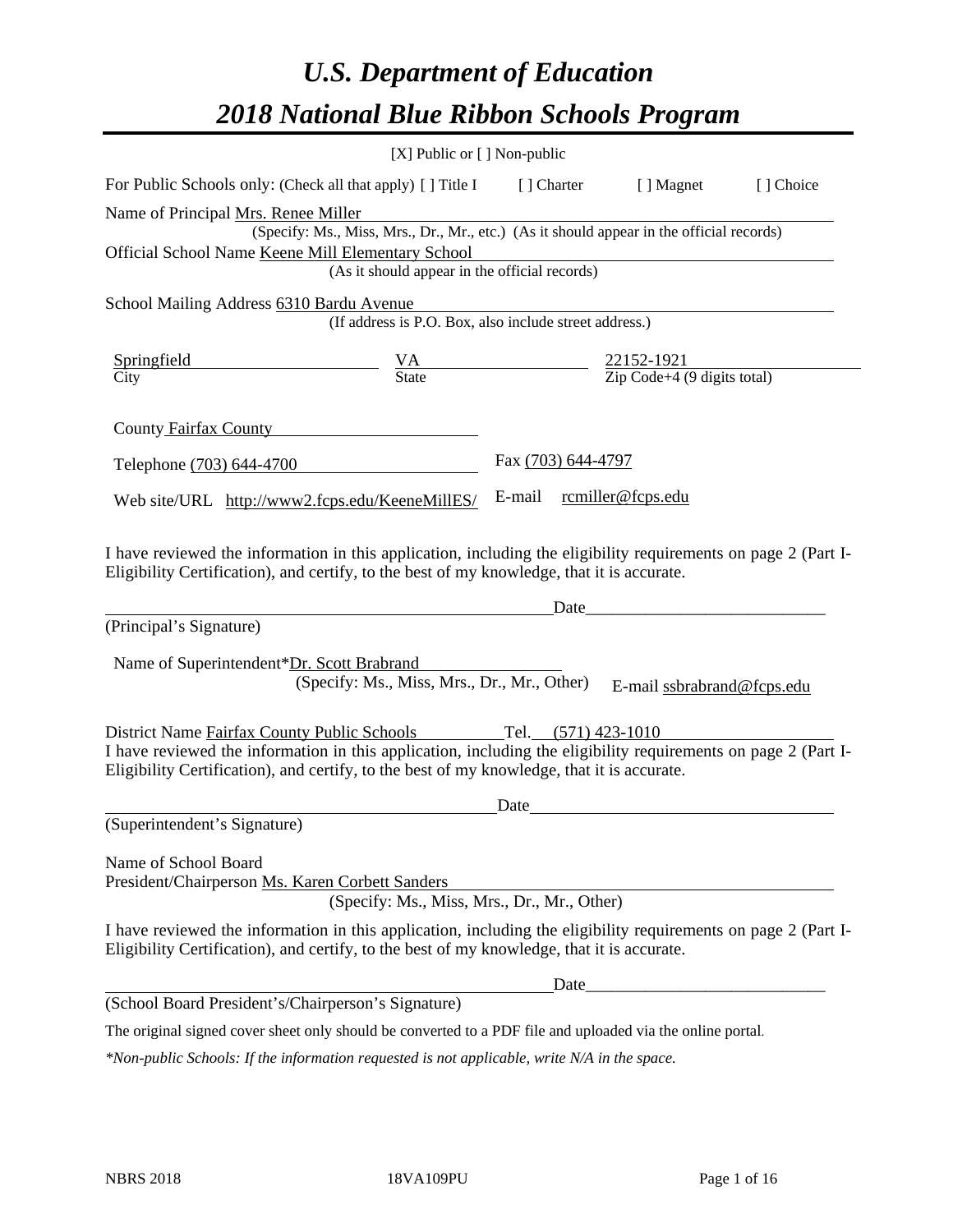The signatures on the first page of this application (cover page) certify that each of the statements below, concerning the school's eligibility and compliance with U.S. Department of Education and National Blue Ribbon Schools requirements, are true and correct.

- 1. The school configuration includes one or more of grades K-12. (Schools on the same campus with one principal, even a K-12 school, must apply as an entire school.)
- 2. All nominated public schools must meet the state's performance targets in reading (or English language arts) and mathematics and other academic indicators (i.e., attendance rate and graduation rate), for the all students group and all subgroups, including having participation rates of at least 95 percent using the most recent accountability results available for nomination.
- 3. To meet final eligibility, all nominated public schools must be certified by states prior to September 2018 in order to meet all eligibility requirements. Any status appeals must be resolved at least two weeks before the awards ceremony for the school to receive the award.
- 4. If the school includes grades 7 or higher, the school must have foreign language as a part of its curriculum.
- 5. The school has been in existence for five full years, that is, from at least September 2012 and each tested grade must have been part of the school for the past three years.
- 6. The nominated school has not received the National Blue Ribbon Schools award in the past five years: 2013, 2014, 2015, 2016, or 2017.
- 7. The nominated school has no history of testing irregularities, nor have charges of irregularities been brought against the school at the time of nomination. The U.S. Department of Education reserves the right to disqualify a school's application and/or rescind a school's award if irregularities are later discovered and proven by the state.
- 8. The nominated school has not been identified by the state as "persistently dangerous" within the last two years.
- 9. The nominated school or district is not refusing Office of Civil Rights (OCR) access to information necessary to investigate a civil rights complaint or to conduct a district-wide compliance review.
- 10. The OCR has not issued a violation letter of findings to the school district concluding that the nominated school or the district as a whole has violated one or more of the civil rights statutes. A violation letter of findings will not be considered outstanding if OCR has accepted a corrective action plan from the district to remedy the violation.
- 11. The U.S. Department of Justice does not have a pending suit alleging that the nominated school or the school district as a whole has violated one or more of the civil rights statutes or the Constitution's equal protection clause.
- 12. There are no findings of violations of the Individuals with Disabilities Education Act in a U.S. Department of Education monitoring report that apply to the school or school district in question; or if there are such findings, the state or district has corrected, or agreed to correct, the findings.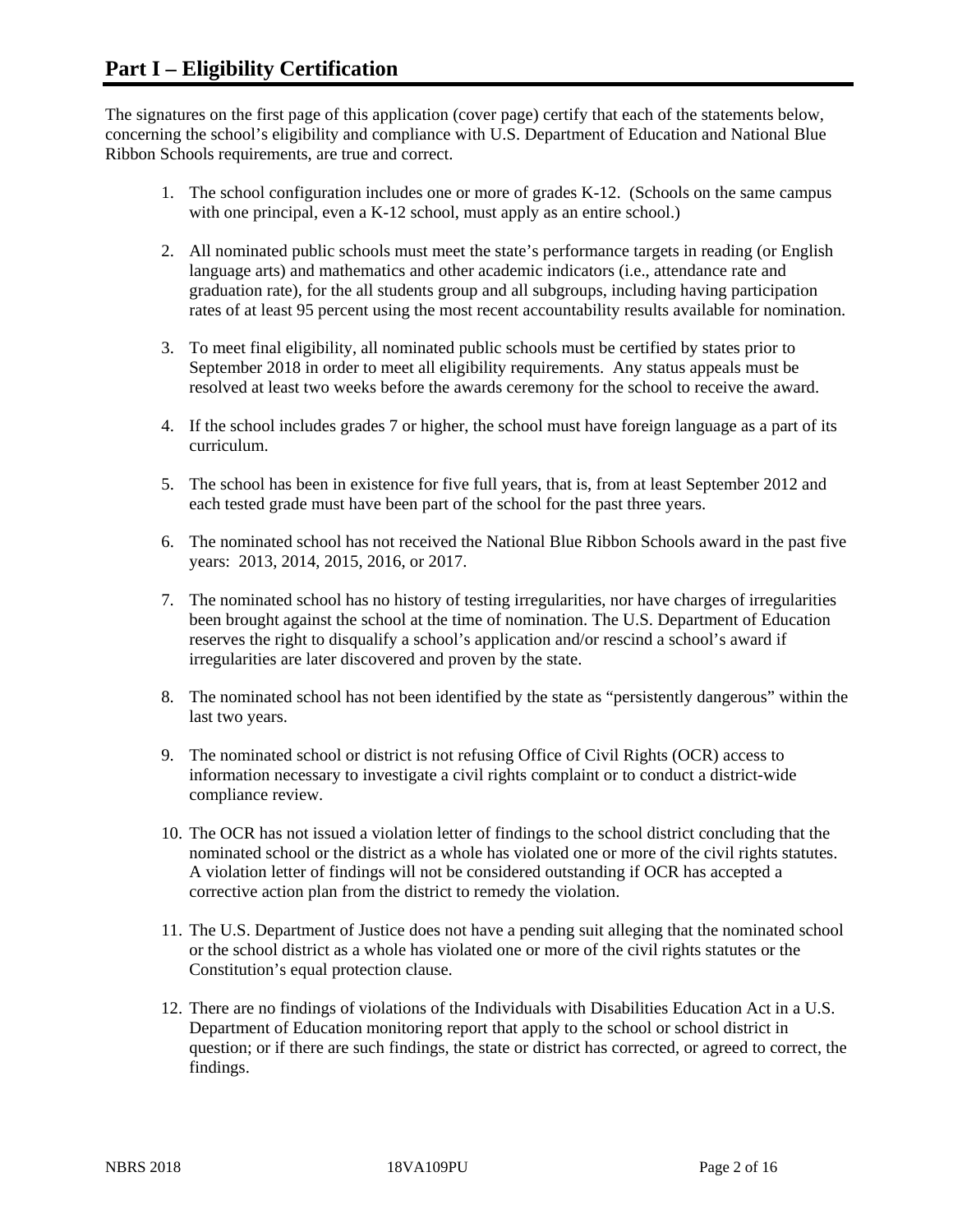# **PART II - DEMOGRAPHIC DATA**

#### **Data should be provided for the most recent school year (2017-2018) unless otherwise stated.**

#### **DISTRICT**

1. Number of schools in the district  $141$  Elementary schools (includes K-8) (per district designation): 26 Middle/Junior high schools 25 High schools  $\overline{0}$  K-12 schools

192 TOTAL

**SCHOOL** (To be completed by all schools)

2. Category that best describes the area where the school is located:

[] Urban or large central city [X] Suburban [] Rural or small city/town

3. Number of students as of October 1, 2017 enrolled at each grade level or its equivalent in applying school:

| Grade                           | # of         | # of Females   | <b>Grade Total</b> |
|---------------------------------|--------------|----------------|--------------------|
|                                 | <b>Males</b> |                |                    |
| <b>PreK</b>                     | 0            | $\overline{0}$ | 0                  |
| $\mathbf K$                     | 35           | 32             | 67                 |
| 1                               | 28           | 45             | 73                 |
| $\overline{2}$                  | 25           | 48             | 73                 |
| 3                               | 62           | 84             | 146                |
| 4                               | 77           | 71             | 148                |
| 5                               | 57           | 76             | 133                |
| 6                               | 83           | 53             | 136                |
| 7                               | 0            | $\theta$       | 0                  |
| 8                               | 0            | $\theta$       | 0                  |
| 9                               | $\theta$     | $\theta$       | 0                  |
| 10                              | 0            | 0              | 0                  |
| 11                              | 0            | 0              | 0                  |
| 12 or higher                    | 0            | 0              | 0                  |
| <b>Total</b><br><b>Students</b> | 367          | 409            | 776                |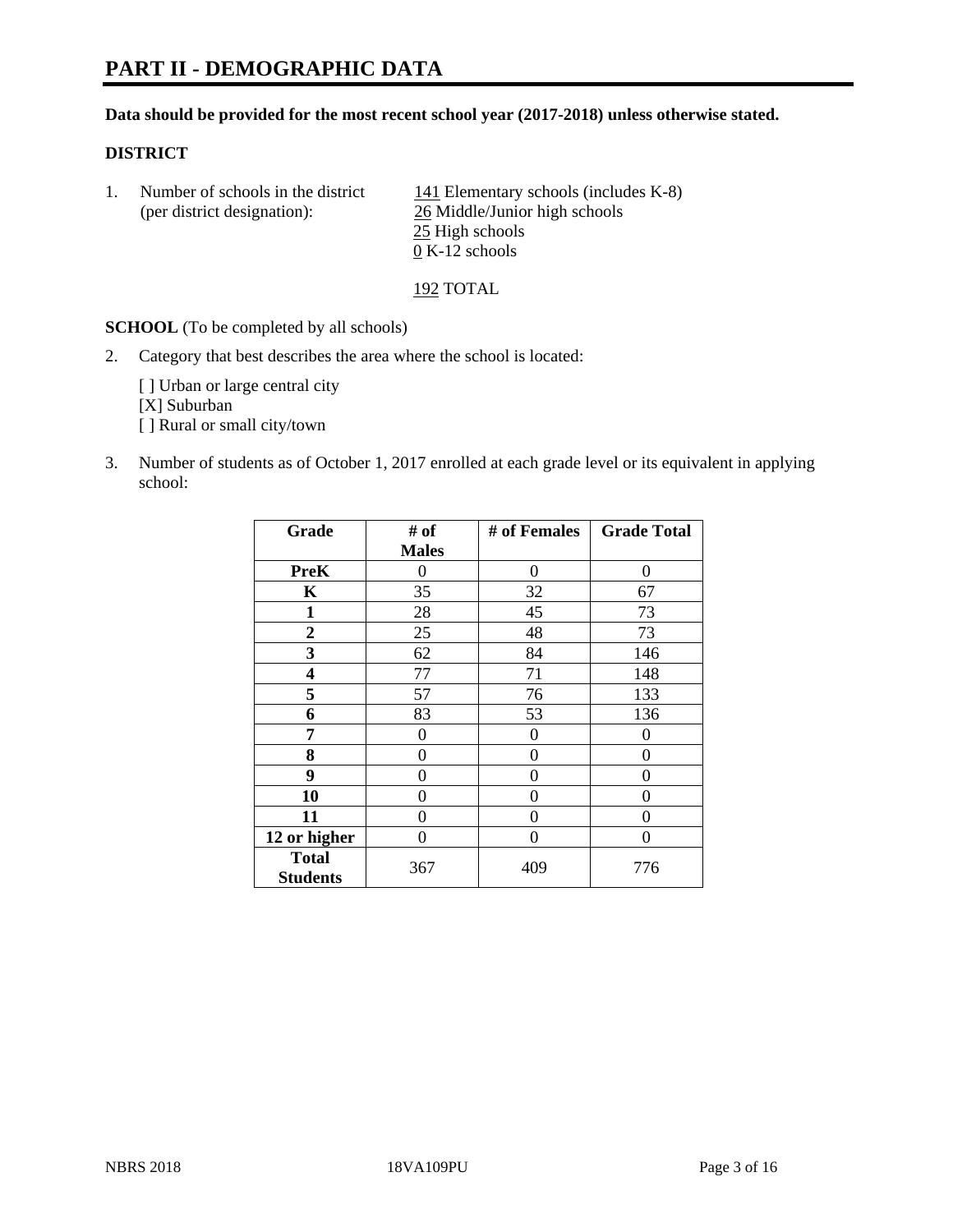the school: 20 % Asian

4. Racial/ethnic composition of  $\qquad 0 \%$  American Indian or Alaska Native 11 % Black or African American 21 % Hispanic or Latino 0 % Native Hawaiian or Other Pacific Islander 39 % White 9 % Two or more races **100 % Total**

(Only these seven standard categories should be used to report the racial/ethnic composition of your school. The Final Guidance on Maintaining, Collecting, and Reporting Racial and Ethnic Data to the U.S. Department of Education published in the October 19, 2007 *Federal Register* provides definitions for each of the seven categories.)

5. Student turnover, or mobility rate, during the 2016 – 2017 school year: 5%

If the mobility rate is above 15%, please explain.

This rate should be calculated using the grid below. The answer to (6) is the mobility rate.

| <b>Steps For Determining Mobility Rate</b>    | Answer |
|-----------------------------------------------|--------|
| $(1)$ Number of students who transferred to   |        |
| the school after October 1, 2016 until the    | 9      |
| end of the 2016-2017 school year              |        |
| (2) Number of students who transferred        |        |
| from the school after October 1, 2016 until   | 33     |
| the end of the 2016-2017 school year          |        |
| (3) Total of all transferred students [sum of | 42     |
| rows $(1)$ and $(2)$ ]                        |        |
| (4) Total number of students in the school as |        |
| of October 1, 2016                            | 770    |
| (5) Total transferred students in row (3)     |        |
| divided by total students in row $(4)$        | 0.05   |
| $(6)$ Amount in row $(5)$ multiplied by 100   | 5      |

6. English Language Learners (ELL) in the school: 15 %

117 Total number ELL

Specify each non-English language represented in the school (separate languages by commas): Albanian, Amharic, Arabic, Bengali, Cambodian, Chinese, Hindi, Japanese, Korean, Nepali, Farsi, Bulgarian, Creole, French, German, Kanarese, Pilipino, Polish, Punjabi, Portuguese, Pashtu, Russian, Spanish, Swahili, Swedish, Tamil, Telugu, Thai, Turkish, Ukrainian, Urdu, Vietnamese, Yoruba, Dari, Malayalam, Somali, Tigrinya, Akan, American Sign Language, Mongolian, Serbian, Uyghur

7. Students eligible for free/reduced-priced meals: 19 % Total number students who qualify: 147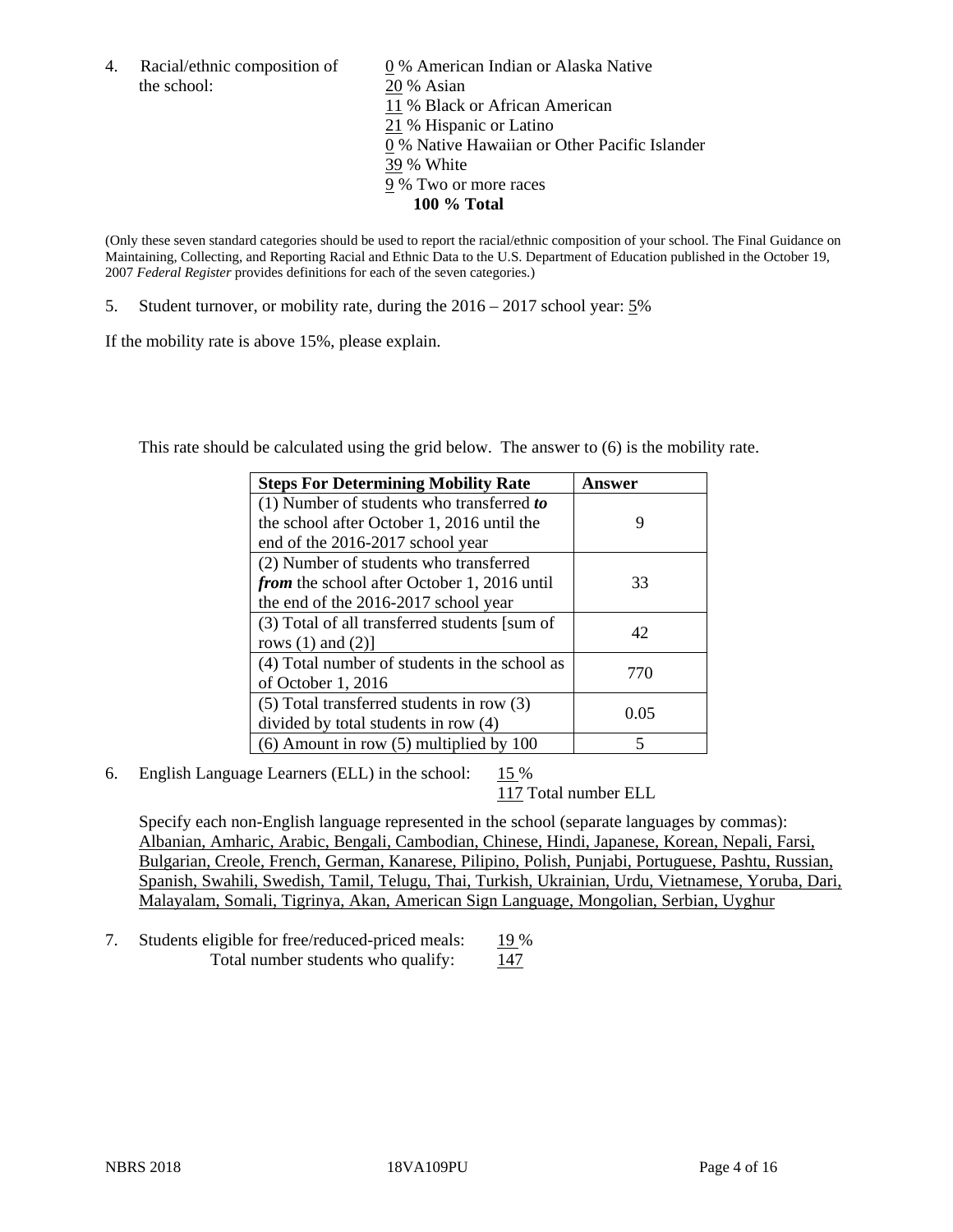66 Total number of students served

Indicate below the number of students with disabilities according to conditions designated in the Individuals with Disabilities Education Act. Do not add additional conditions. It is possible that students may be classified in more than one condition.

| 10 Autism                  | 0 Multiple Disabilities                 |
|----------------------------|-----------------------------------------|
| 0 Deafness                 | 0 Orthopedic Impairment                 |
| 0 Deaf-Blindness           | 7 Other Health Impaired                 |
| 10 Developmentally Delayed | 16 Specific Learning Disability         |
| 7 Emotional Disturbance    | 16 Speech or Language Impairment        |
| 0 Hearing Impairment       | 0 Traumatic Brain Injury                |
| 0 Intellectual Disability  | 0 Visual Impairment Including Blindness |

- 9. Number of years the principal has been in her/his position at this school:  $\frac{7}{1}$
- 10. Use Full-Time Equivalents (FTEs), rounded to nearest whole numeral, to indicate the number of school staff in each of the categories below:

|                                                                                                                                                                                                                                | <b>Number of Staff</b>      |
|--------------------------------------------------------------------------------------------------------------------------------------------------------------------------------------------------------------------------------|-----------------------------|
| Administrators                                                                                                                                                                                                                 | $\mathcal{D}_{\mathcal{A}}$ |
| Classroom teachers including those<br>teaching high school specialty<br>subjects, e.g., third grade teacher,<br>history teacher, algebra teacher.                                                                              | 32                          |
| Resource teachers/specialists/coaches<br>e.g., reading specialist, science coach,<br>special education teacher, technology<br>specialist, art teacher, etc.                                                                    | 18                          |
| Paraprofessionals under the<br>supervision of a professional<br>supporting single, group, or classroom<br>students.                                                                                                            | 14                          |
| Student support personnel<br>e.g., guidance counselors, behavior<br>interventionists, mental/physical<br>health service providers,<br>psychologists, family engagement<br>liaisons, career/college attainment<br>coaches, etc. | 3                           |

11. Average student-classroom teacher ratio, that is, the number of students in the school divided by the FTE of classroom teachers, e.g.,  $22:1$  24:1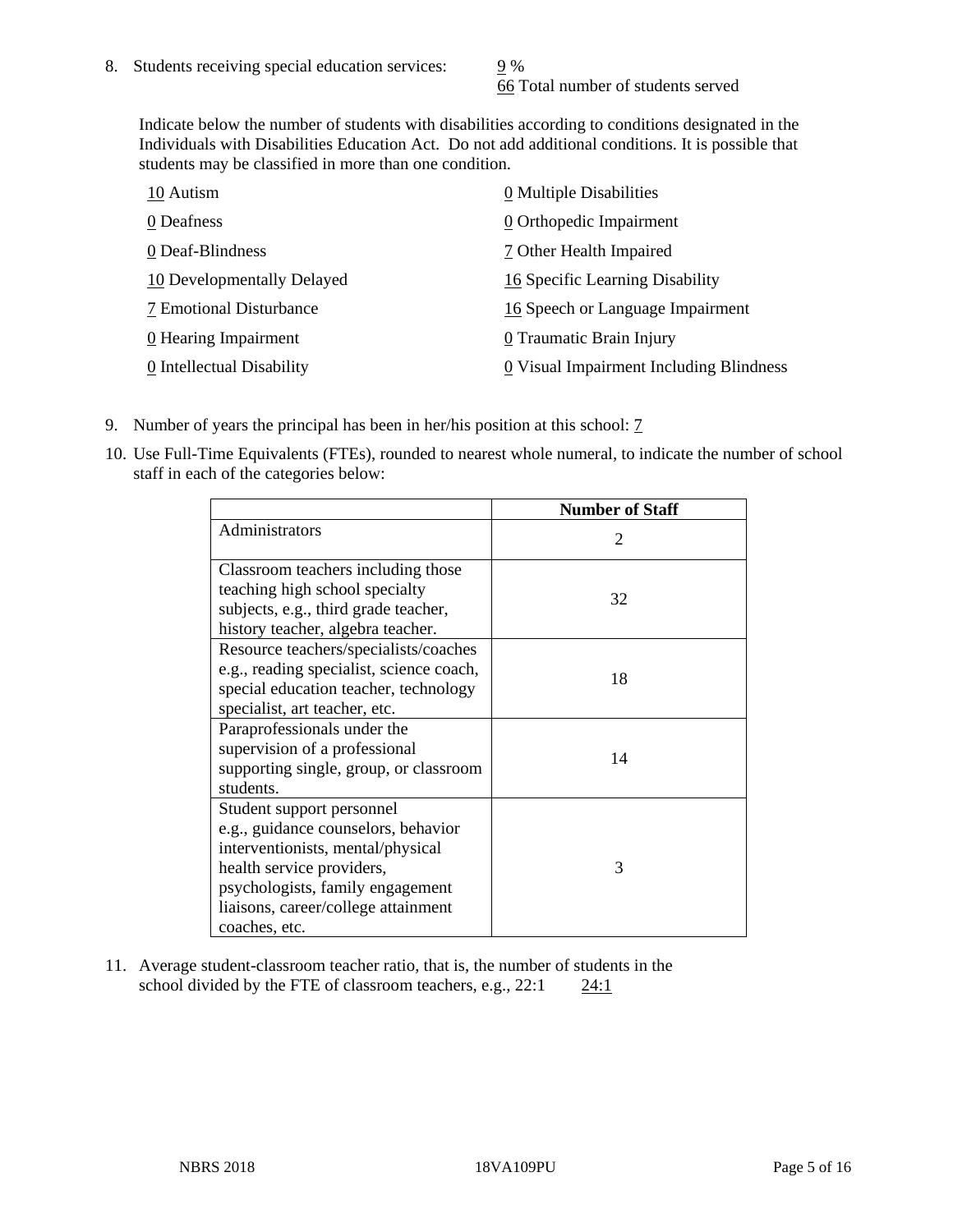12. Show daily student attendance rates. Only high schools need to supply yearly graduation rates.

| <b>Required Information</b> | 2016-2017 | 2015-2016 | 2014-2015 | 2013-2014 | 2012-2013 |
|-----------------------------|-----------|-----------|-----------|-----------|-----------|
| Daily student attendance    | 97%       | 97%       | 97%       | 98%       | 97%       |
| High school graduation rate | 0%        | 0%        | 0%        | 0%        | 0%        |

#### 13. **For high schools only, that is, schools ending in grade 12 or higher.**

Show percentages to indicate the post-secondary status of students who graduated in Spring 2017.

| <b>Post-Secondary Status</b>                  |    |
|-----------------------------------------------|----|
| Graduating class size                         |    |
| Enrolled in a 4-year college or university    | 7% |
| Enrolled in a community college               | 0% |
| Enrolled in career/technical training program | 0% |
| Found employment                              | 0% |
| Joined the military or other public service   | 0% |
| Other                                         |    |

14. Indicate whether your school has previously received a National Blue Ribbon Schools award. Yes No X

If yes, select the year in which your school received the award.

15. In a couple of sentences, provide the school's mission or vision statement.

Keene Mill Elementary School seeks to empower today's learners to become tomorrow's leaders.

16. **For public schools only**, if the school is a magnet, charter, or choice school, explain how students are chosen to attend.

N/A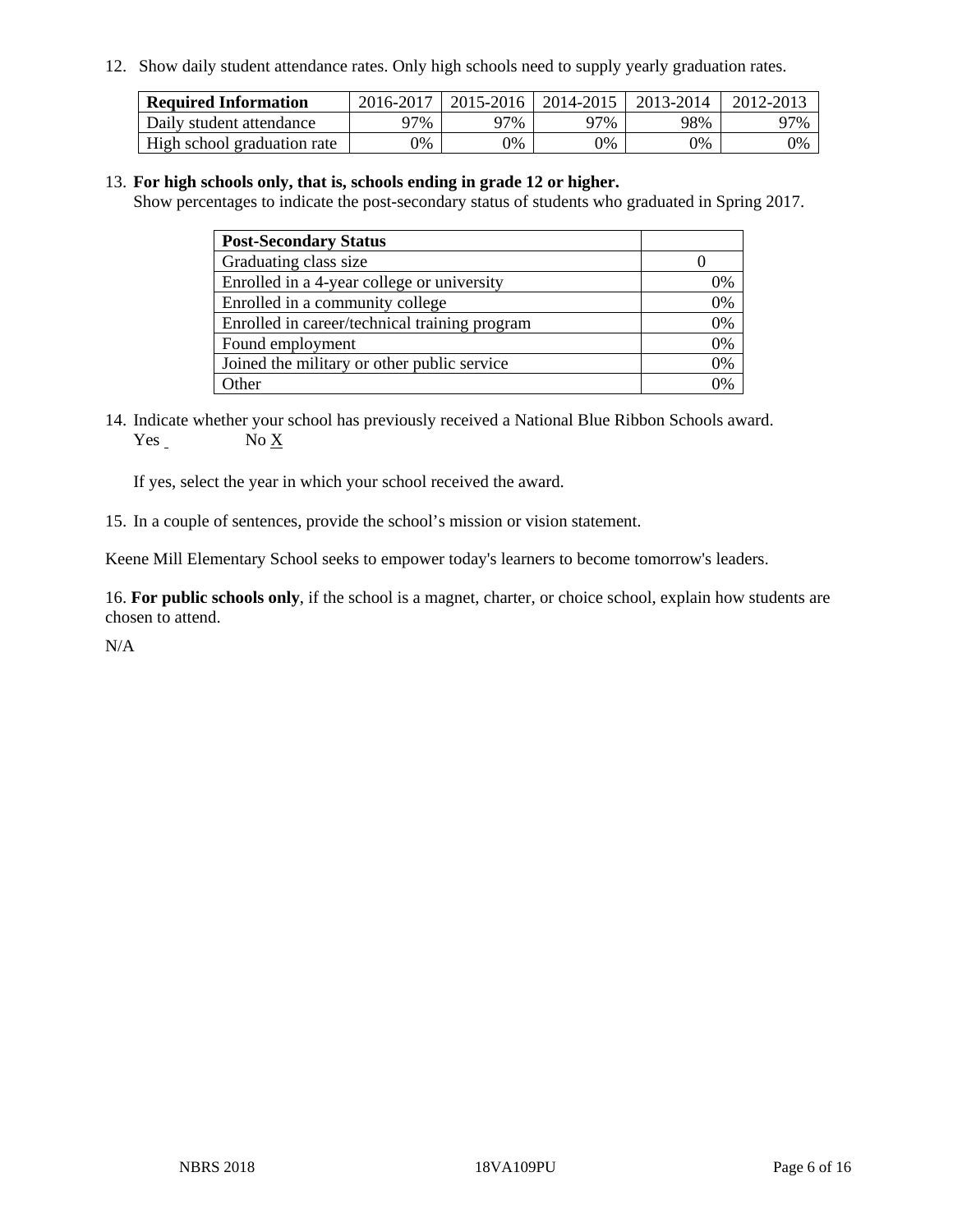# **PART III – SUMMARY**

Keene Mill Elementary School (KMES) has educated students in Springfield, Virginia since December 6, 1961. Originally, KMES was built to serve military families assigned to Fort Belvoir, Virginia. Over the years, our student population has grown and diversified. In the early 1970s, KMES added an Advanced Academic Program (AAP) for grade 3-6 students who were found eligible for full time gifted services by a central selection committee. KMES also hosted a preschool program for students with moderate to severe disabilities until 2009. Three separate renovations have added much needed space to the building. The most recent was from 2015 through 2017, when KMES went through a complete renovation, restoring the school to "new" condition and adding 25,000 square feet to the building, along with an innovative playground.

Student enrollment has grown steadily, from 269 students in December 1961 to 776 students in January 2018. KMES serves a wide socio-economic spectrum of families who reside in single family homes, townhouses, apartments, and multi-family homes. Although KMES was originally a neighborhood school, we only have a few students who are walkers now. Most students ride one of our ten buses or use our 150 car Kiss and Ride to get to and from school. Students from six other elementary schools attend KMES for the AAP program. With regard to race and ethnicity, 20% of students are Asian; 11% are Black; 21% are Hispanic; 9% are other races; and 39% are White. Students represent 42 languages. 15% of students are English Language Learners. Currently 52% of students access general education; 43% of students access the AAP Level IV program; 13% access AAP levels II and III; 19% receive free or reduced lunch; and 9% receive support in inclusive general education settings or self-contained special education settings.

Historically, KMES has a tradition of building strong relationships within the surrounding community by hosting well attended community-wide events. These include an annual Hoedown with a professional square dance caller and square dancing for students, staff, and families. We also host an annual Veteran's Day Assembly to honor veterans within the KMES community and their families. The event includes a color guard presenting the flag, the Pledge of Allegiance, patriotic songs performed by our band, chorus, and orchestra, a class recitation of a patriotic poem, the reading of Patriot's Pen essays by our sixth grade students, and a guest speaker. One of our most celebrated events is our wet and wild field day, full of waterbased events for students. Newer traditions include our Innovation Fair, where students innovate products to make them more effective. Student projects are evaluated by judges from the United States Patent Office.

Academically, KMES failed to make Adequate Yearly Progress for the Virginia Standards of Learning three out of four years from 2008 to 2011. In the fall of 2011, the new administrative team created a sense of urgency among staff for generating high levels of learning for ALL students. The administrators introduced the Professional Learning Community (PLC) model and a system of tiered intervention and enrichment for academic, social/emotional, and behavioral support. That fall, grade level teams learned what it meant to collaborate. KMES staff created a shared vision statement: "Empowering today's learners to become tomorrow's leaders!" We also created a common mission statement, beliefs, and commitments. The staff built a shared understanding of what collaboration looked like and sounded like by participating in twiceweekly Collaborative Learning Team (CLT) meetings facilitated by the school administration. As administrators modeled facilitating CLT meetings, the literacy and math instructional coaches took Adaptive Schools and Cognitive Coaching to learn how to coach teams and to facilitate work through the CLT Team Cycle. The next year, the instructional coaches facilitated CLT meetings. Team leaders and administrators attended Adaptive Schools training to develop a common understanding of the expectations for CLTs. Team leaders collaboratively designed a list of expectations for CLT meetings that they shared with all teachers. Using a model of gradual release, team leaders played an active role in guiding the work of their teams and the even harder work of collaboration to promote student success. Each year, our students have experienced increased levels of achievement. At this time, KMES is one of the highest performing schools in Virginia.

The KMES community is proud of our rich history, cultural diversity, time-honored traditions, and inviting school climate. The KMES staff works in a collegial and collaborative manner to ensure that all students become successful learners and productive citizens. We implement an inclusive instructional approach for all students, offering a continuum of opportunities that includes enrichment and academic, behavioral, and social/emotional supports for every student by name and need. Our dedication to meeting the needs of all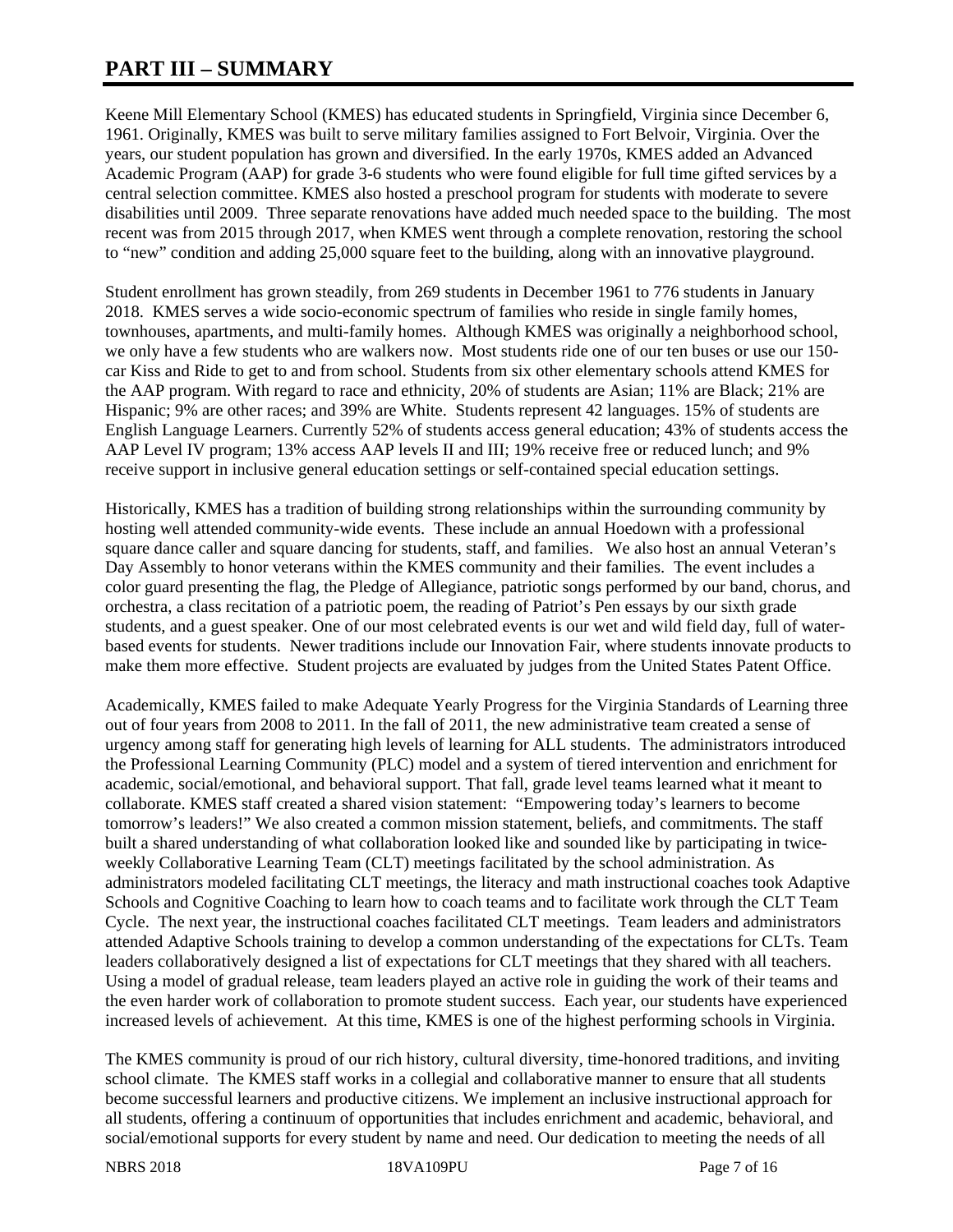students is evidenced through a learning environment that fosters academic excellence, creativity, respect for individual differences, and the development of self-efficacy.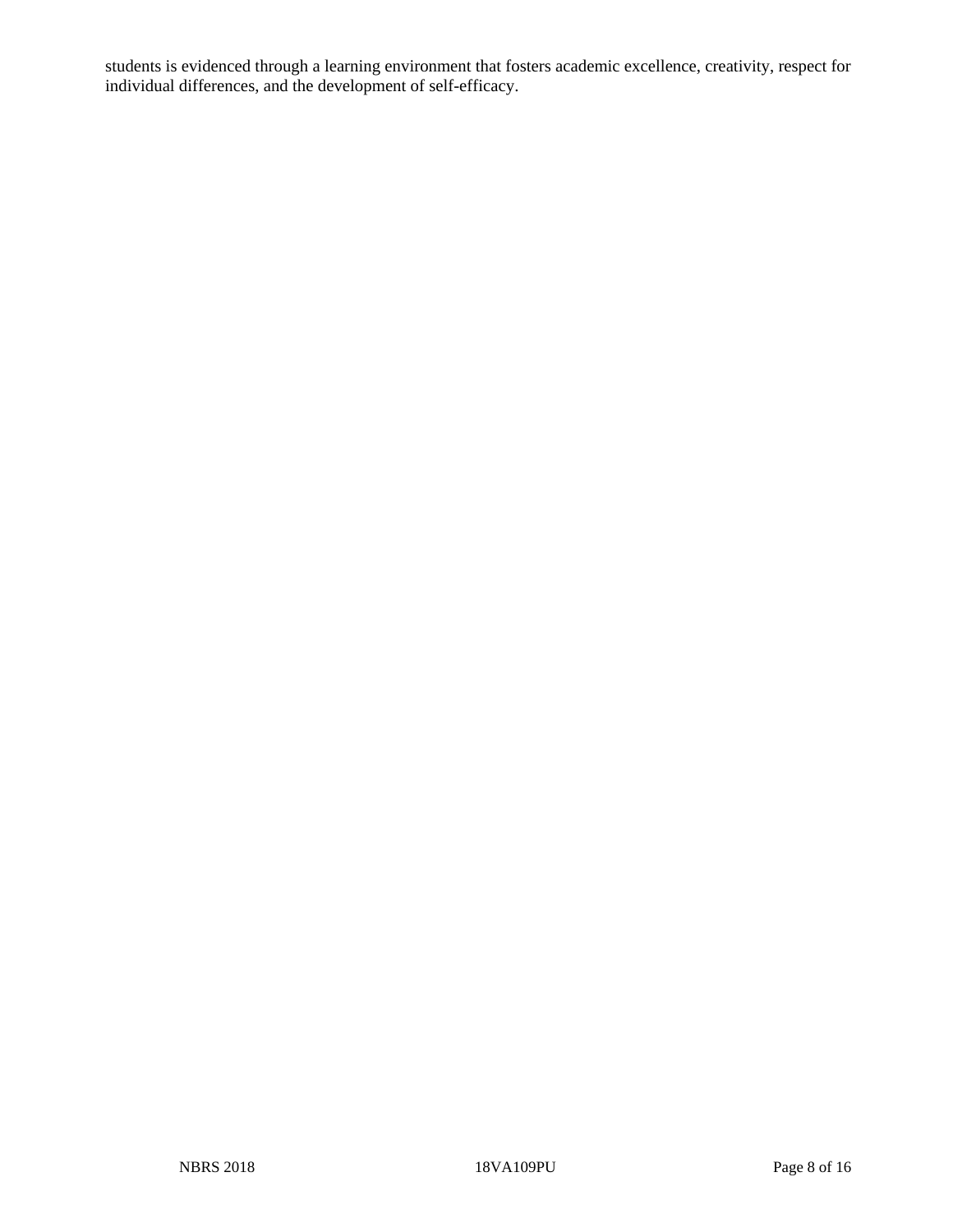# **1. Core Curriculum:**

All curricula at KMES are aligned with the Virginia Standards of Learning and the Fairfax County Public Schools Program of Studies.

The language arts curriculum includes objectives and instructional strategies that promote students' growth in reading, writing, word study, and oral language. Development in these areas is facilitated through direct instruction, modeling by teachers, guided practice, and small group instruction. All teachers embrace a balanced literacy approach and include its components in a workshop format with word study integrated throughout. The workshop is structured with a short focus lesson followed by purposeful independent reading or writing and concludes with a sharing and reflection time. While students are working independently or conferencing with a partner, the teacher meets with small differentiated groups for guided reading, strategy instruction, or 1:1 conferences. Skills are also explicitly taught during a shared or interactive reading/writing activity. Teachers integrate language arts strategies into other content areas by using fiction and non-fiction texts. This year, teachers elected to use the Teacher's College Reading and Writing Project Units of Study to support instruction. All students receive AAP Level I lessons in the nine Critical and Creative Thinking Strategies. AAP Level II students receive differentiated lessons and extensions in the classroom. AAP Level III students engage in weekly advanced academic lessons provided by our Advanced Academic Resource Teacher. AAP Level IV students have been identified for full-time advanced academics and benefit from instruction in greater depth, breadth, challenge, and complexity. Resources used for advanced learners include William and Mary Language Arts units, Caesar's English, Data Based Questions, and Jacob's Ladder. Strategies we utilize include Socratic Seminar, RAFT, and Reading Above. These resources and strategies are also available for all students based on their readiness. Special education students receive instruction in research based reading intervention programs such as Fundations, Leveled Literacy Instruction, Read Well, Just Words, Reading Success, and Language! Regardless of students' strengths or areas of need, our goal is to develop independent, strategic readers, writers, and thinkers who engage in authentic learning in order to become life-long lovers of literacy.

The mathematics curriculum is purposefully designed to develop students' foundational understanding of quantitative concepts and relationships for proficiency in basic computations. Our instruction is strategically implemented to support students in mathematical discourse and elicits evidence of their thinking. The acquisition of specialized mathematical vocabulary and language patterns is crucial to students' understanding and appreciation of mathematics. Students are actively engaged using the math workshop model using concrete materials, manipulatives, games, and technology such as calculators and computers. Within the workshop, students receive direct instruction, work collaboratively via math stations, and practice independent tasks. Students apply mathematical principles they are learning to solve real-life problems and integrate these with science and other subjects they are investigating. These real-world experiences are also provided in project-based learning tasks that encourage student inquiry. Problem solving is a key component of the curriculum at every grade level. Instruction in the development of critical and creative thinking skills is integrated early and continuously into each student's mathematics education. Math classes at KMES are differentiated to provide access to a rigorous and relevant curriculum for all students. Resources include the Envision online textbook, Investigations, Number Talks, DreamBox and Groundworks. Students eligible for AAP Level IV and advanced math students are instructed one or more year(s) above grade level using these resources and more challenging material such as Mentoring Mathematical Minds (M3). Special education students receive mathematics instruction in the general education classroom and in small groups during our intervention period. Supplemental instruction is provided through research based programs such as Do the Math and Number Worlds. A very small number of special education students receive mathematics instruction using TransMath.

The science program consists of inquiry-based units that engage students in hands-on scientific learning. Thought-provoking lessons develop students' ability to think and work like a real scientist. Activities are designed to encourage children to explore the world around them through scientific experiments and investigations and to learn to be environmental stewards. Students apply their learning to problem solve and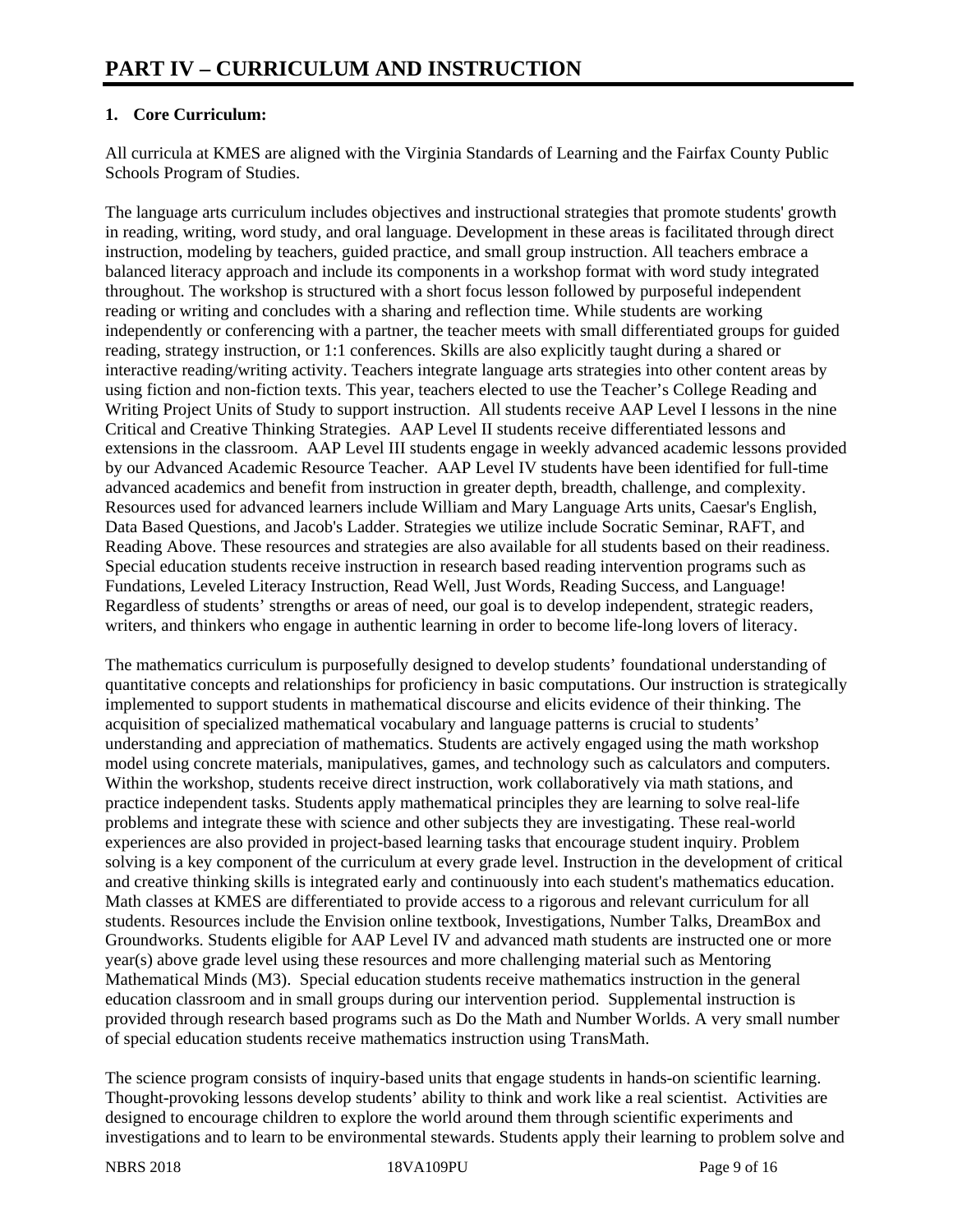comprehend the nature of science. Science trade books, Learn 360 video streaming, problem based learning, our STEAM Lab, the Virginia Initiative for Science Teaching and Achievement (VISTA), Engineering is Elementary, Jason Learning, and the KMES Innovation Fair are among resources used to support science instruction.

The social studies curriculum emphasizes the skills necessary for students to become responsible, global citizens. These skills develop as students broaden their understanding of the historical and geographical relevance of Virginia, the United States, and the world. Students study fundamental concepts in civics, economics, and geography as they progress through history and learn about change over time. Using Document Based Questions (DBQs) and Library of Congress materials, students examine primary sources to better understand the impact of historical events. All students engage in a variety of activities that demonstrate their cultural awareness and global citizenship. Using what they have learned about world cultures, fifth graders complete a Global Awareness Technology Project. This project incorporates research, technology, and higher level questions to help students make global connections. Third grade students develop their understanding of economics by creating products and selling them at Kanga Mart. Students in grade six make history come alive through their Portrait of America Museum.

# **2. Other Curriculum Areas:**

All students engage in art classes for one hour per week and utilize a range of strategies to form concepts, analyze and respond to artworks, and produce meaningful art. Emphasis is placed on expressing ideas that relate to the formation of identity and a sense of place within a historical, social, and cultural context. Students have opportunities to problem-solve as they create art. They expand their understanding of ways artists convey meaning through a variety of art forms and practice to improve their skills in using materials and tools safely and effectively. As students realize the value of the arts in society, they become producers and selective consumers of the arts. Student work is showcased throughout the school and in local newspapers, high schools, and the Workhouse Art Center.

Students participate in two or more music classes of 30 to 60 minutes weekly. They explore pitch, beat, rhythm, and form through singing, playing instruments, movement, and performances. Kindergarten students build basic music skills, engage in vocal exploration, and sing a variety of songs. They develop an awareness of steady beat, describe concepts such as high/low and fast/slow, engage in movement activities, and play simple rhythms on various instruments. By sixth grade, students compose original pieces, evaluate how musical elements express ideas, compare and contrast musical works, consider cultural and historical context, and defend preferences among musical compositions. Students in grade 4 may choose to participate in strings classes. In grades 5 and 6 students may elect to participate in band, chorus, and/or strings. Students in band, strings, and chorus perform in the winter and spring and have opportunities to participate in local and honors events.

Kindergarten through grade 3 students participate in Physical Education (PE) for at least 1.5 hours per week, and grade 4-6 students engage in PE two hours per week. PE helps students embrace a physically active lifestyle and acquire skills that lead to personal fitness, health, and enjoyment. Small-group cooperative and competitive games are taught, as well as outdoor fitness, dance, and strategic thinking through sports. Students assess their own fitness and set goals for improvement. They make decisions and solve problems as they collaborate with peers. The health curriculum helps students develop the knowledge and skills needed to make healthy decisions and to facilitate individual, family, and community health.

Language through Content (LTC)/Spanish classes are provided for every student one hour per week. In LTC classes, students learn Spanish through science and STEAM integrated content. Students develop basic language proficiency through units of study using a project based learning instructional focus that supports the Virginia Standards of Learning for Science. Cultural objectives and conversational Spanish are also explored throughout LTC units.

NBRS 2018 18VA109PU Page 10 of 16 All students engage in hands-on learning opportunities in the STEAM Lab for one hour every other week. Instruction includes the use of the Engineering Design Process to create innovative projects. Students learn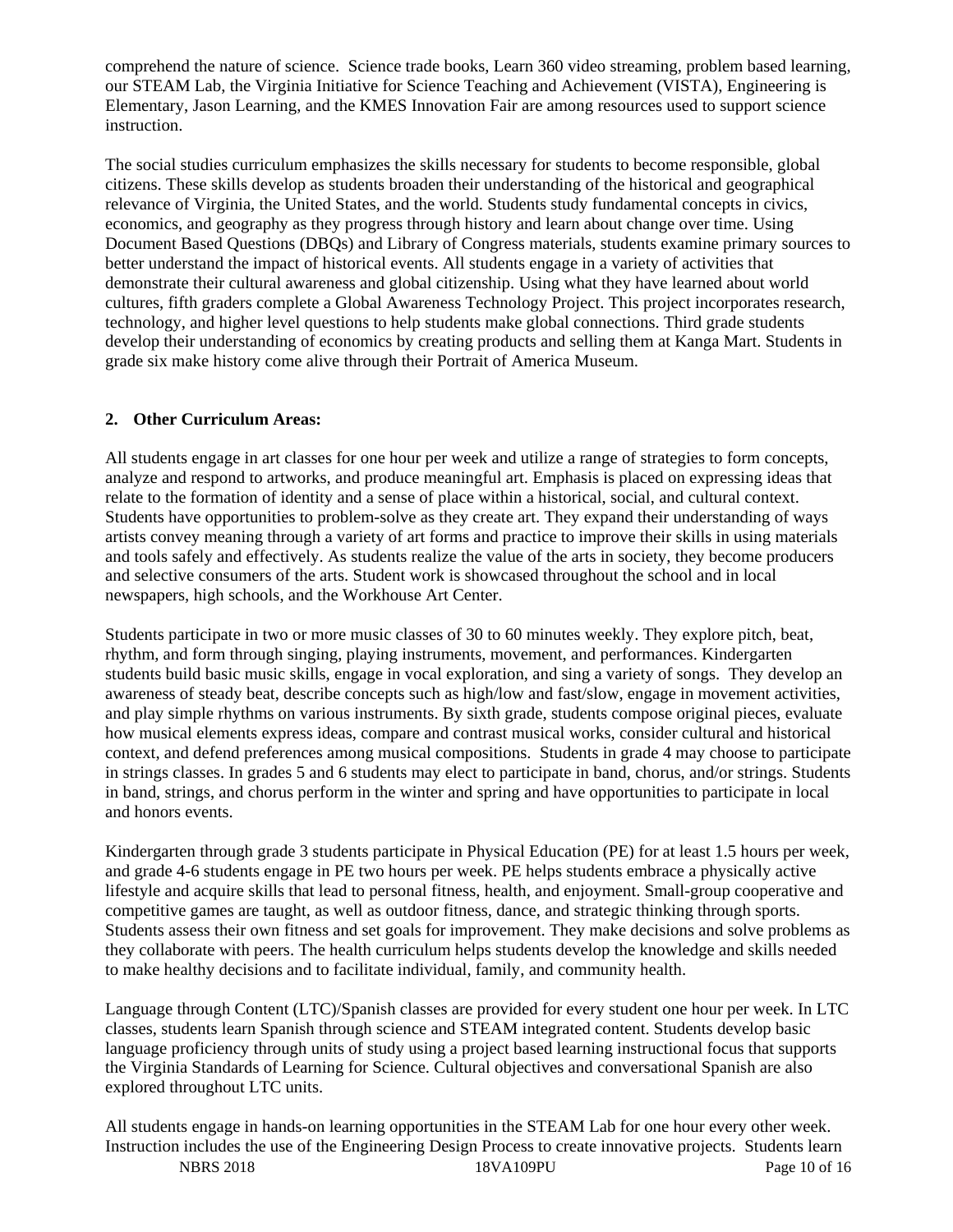to use critical thinking, communication, collaboration, and creativity while constructing original work using a variety of technology. Projects in the STEAM lab include team building tasks, engineering challenges, projects with electronic building blocks, original innovation design, coding with tablet computers, and programming physical robotic toys.

The library program supports teachers and students with not only resources, but also instruction. The librarian coordinates enrichment activities such as Read across America Week, the Summer Reading Program, author visits, Virginia Reader's Choice, and our annual book fair. Library classes for kindergarten through grade 3 occur on a weekly basis, and the library schedule for grades 4 through 6 is flexible. During this time, the librarian reinforces classroom instruction by teaching reading comprehension strategies, helping students choose high interest just right books, exploring different genres, and guiding students in the research process.

Rather than being a stand-alone subject, technology is a tool students use to access content, create new knowledge, collaborate with teachers and peers, and communicate their learning. KMES is fortunate to have 1:1 devices for every student in grades 1-6 and 1:2 devices for students in kindergarten, and we seamlessly integrate technology use across all subjects. We are moving toward student-directed learning that enables students to choose the time, path, place, and pace of their learning.

## **3. Instructional Methods, Interventions, and Assessments:**

KMES utilizes a system of tiered intervention and enrichment to tailor instruction to specific student needs. Tier 1 is high quality, differentiated core instruction provided by classroom teachers and support staff. Tier 2 is a higher level of intervention and enrichment provided by grade level teams and support staff. Tier 3 is intensive, research based intervention delivered by highly trained teachers, counselors, psychologist, and social worker.

Students are engaged in core instruction through opportunities to collaborate, communicate, create, and think critically. Project-, problem-, and inquiry-based learning activities allow students to learn actively, grapple with real world problems, and develop authentic solutions. Providing small group, guided instruction within a workshop model allows teachers and support staff to intervene and enrich during instructional periods. (Tier 1) Teachers teach social/emotional skills using Responsive Classroom (RC) Positive Behavior Intervention and Supports (PBIS). Counselors deliver core instruction to develop social/emotional skills through lessons on character education, bullying and harassment, anxiety and stress management, self-care, goal setting, and careers. Our instructional schedule includes 30-minutes of daily intervention or enrichment for each grade level, allowing time to support students with additional instruction for content, social/emotional skills, or behavior. (Tier 2) During this time, teachers meet with small groups or in conferences with individual students. Support staff and the mental health team meet with small groups regularly to intervene with programs such as Leveled Literacy Instruction, Fundations, Do the Math, a double dip of guided reading or math, Homework Organization and Planning Skills (HOPS), Strong Kids, Girls and Boys Circles, Students with a Gift (SWAG), Mind Up, and Unstuck and On Target. Additional opportunities are provided for students who benefit from enrichment through parent volunteer programs, AAP Levels II and III, and Young Scholars. Students who require additional time and support beyond Tier 2 are provided access to the curriculum through Tier 3 intervention. This intense, small-group, daily intervention is delivered by highly trained teachers using research-based interventions such as Just Words, Language!, Number Worlds, Read Well, Reading Mastery, Reading Success, Trans Math, and 1-1 counseling sessions. Our tiers of intervention are monitored monthly by a school-wide intervention team comprised of administrators, instructional coaches, special education teachers, ESOL teachers, counselors, school psychologist, and our social worker. This interdisciplinary team reviews the progress of each student and determines next steps.

The school uses all available data to inform instructional decisions. Classroom teachers examine student achievement data from assessments such as performance tasks, exit tickets, formative common assessments, running records, rubrics, and district assessments which include universal screeners for reading and math, diagnostic reading and math assessments, division-wide online formative assessments, and the Virginia SOLs to determine whether students are making adequate progress. Twice each year, a district assessment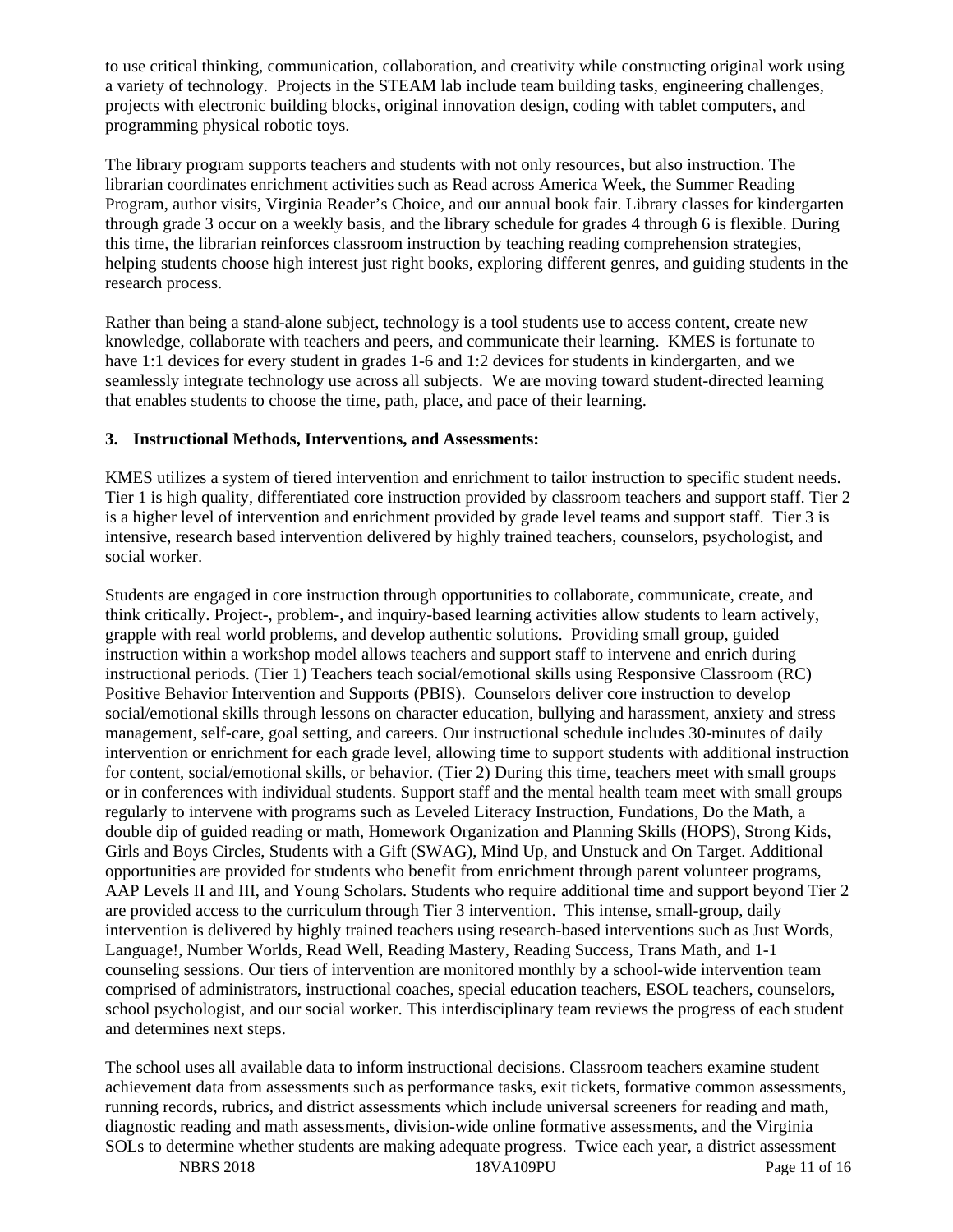is administered to students. CLTs and instructional coaches meet during Data Days to celebrate student success and to design intervention and enrichment by student name and need. Teachers highlight the needs of students who are not making expected progress with classroom interventions during "Kid Talk" at every CLT meeting.

KMES has made outstanding progress in our quest to close the achievement gap for all students. On the 2016-2017 Virginia Standards of Learning (SOL) assessments, there were no achievement gaps for Black students in reading or math. For Hispanic students, the achievement gap in reading was 4.96%, and the gap in math was 3.44%. However, there were gaps for other subgroups. On the Reading SOL, there were achievement gaps of 10% or greater for the following subgroups: LEP, 11.74%; Fee Waiver, 14.66%; and SWD, 21.25%. For the Math SOL, there were achievement gaps of 10% or greater for the following subgroups: LEP, 10.73%; and SWD, 12.28%. To close these achievement gaps, we will continue to provide timely, tailored interventions by student name and need and to closely monitor student progress. We will continue to do whatever it takes to ensure the success of all students.

As a high performing school, we will ensure continued student success by collaborating with our colleagues, families, and community, learning together, and maintaining a laser-like focus on results. We will continue to research and implement rigorous, innovative, and engaging practices for all students and help them develop the necessary skills for success in our rapidly changing world.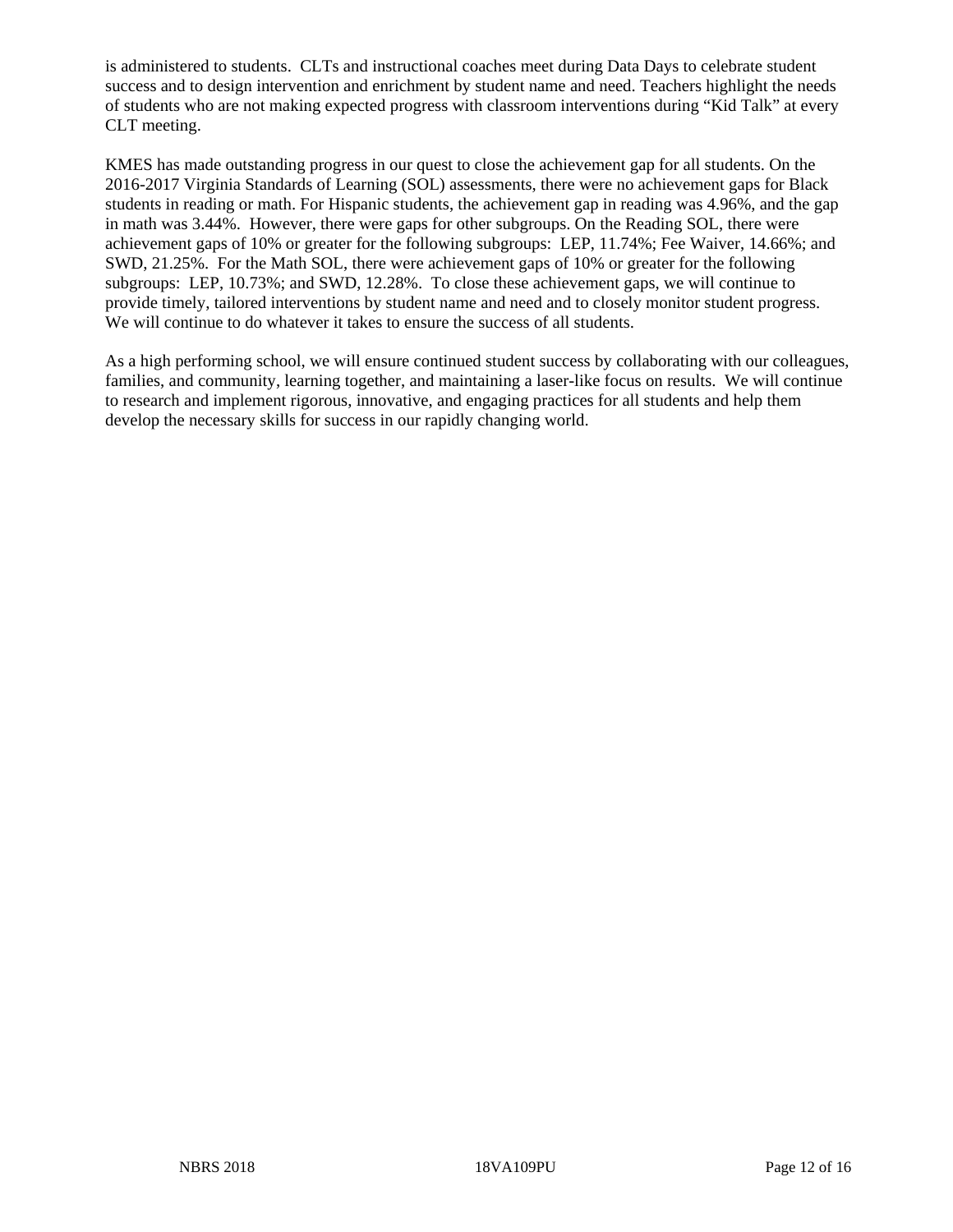## **1. School Climate/Culture:**

At KMES, we believe that school must be safe, welcoming, and fun for learning to occur. All students and staff must feel physically, intellectually, socially, and emotionally secure at school. To ensure that all KMES students and families feel a sense of belonging, we engage in Cultural Proficiency trainings offered by FCPS. This enables our staff to interact effectively with people of different cultures, backgrounds, belief systems, and life experiences. We also adopted Responsive Classroom and Positive Behavior Intervention Supports to explicitly teach positive behavior to our students. The direct teaching of social and emotional skills and school-wide expectations enables our students to understand what positive behavior looks like, develop social and emotional strengths, and feel a part of the KMES community. Students are more connected to their peers and teachers and are intrinsically motivated to contribute to the good of others.

Creating team spirit among students, staff, and families is one of the best ways to engage and motivate them. Strategies we have implemented include daily RC morning meetings and greetings; identifying and sharing hopes and dreams; school-wide quarterly pep rallies/awards assemblies with hilarious games and Sparky, our kangaroo mascot; spirit days; Workout Wednesdays, in which all staff and students dress for exercise and stop to work out throughout the school day; PBIS Kanga Cash for classes who demonstrate they are respectful, responsible, and ready to learn; incentives like earning extra recess, a bubble gum day, and sliming the principal; and weekly staff incentives including drawings for a special delivery lunch or coverage for a duty.

Our school culture helps teachers feel valued and supported. The KMES administrative team makes it a priority to recognize teachers for their hard work and dedication through faculty and staff awards, commendation memos, and kudos in our weekly staff newsletter. Administrators protect teachers' instructional time and enforce high expectations for student behavior. Teachers also support their colleagues by sharing shout outs for one another on the staff lounge bulletin board or Kanga-Gram Kudos. We offer team builders at every staff meeting so that teachers have the opportunity to build relationships and have fun together. One of our best team builders required staff to create sofas made of balloons that supported the weight of one team member. We also create school dance videos that involve everyone in the school. "Kanga Style," a spoof of "Gangnam Style," is our most popular dance video to date.

# **2. Engaging Families and Community:**

KMES utilizes many strategies for engaging families and community. These include a weekly principal's email to parents and community members, teacher newsletters, parent/teacher conferences, interim progress reports, quarterly report cards, digital marquee, and quarterly principal's coffees. We also use Facebook, Twitter, Seesaw, and Class Dojo to communicate with families.

We have several community partnerships. Prince of Peace Lutheran Church provides mentors and meeting spaces for school teams, retreats, and PTA meetings. Elite Martial Arts offers childcare for evening events, martial arts demonstrations at school, and full year scholarships for at-risk students. FCPS partnerships with colleges and universities allow KMES to support educational interns and student teachers.

The KMES PTA is a vital force in ensuring the success of our students, families, and community. Active parental support of school initiatives promotes the most positive learning environment possible, provides before and after school enrichment for students, fosters effective home-school partnerships benefitting all students, and draws upon the talents and strengths of our diverse community. In addition, the PTA engages families through relationship building events such as our Back to School Picnic, Costume Bingo, Family Fun Night, Family Science Night, Innovation Fair, and International Night.

This year, we created a Wellness Committee made up of staff and parents/guardians. The committee meets on a quarterly basis to discuss concerns about student wellness and to generate strategies to support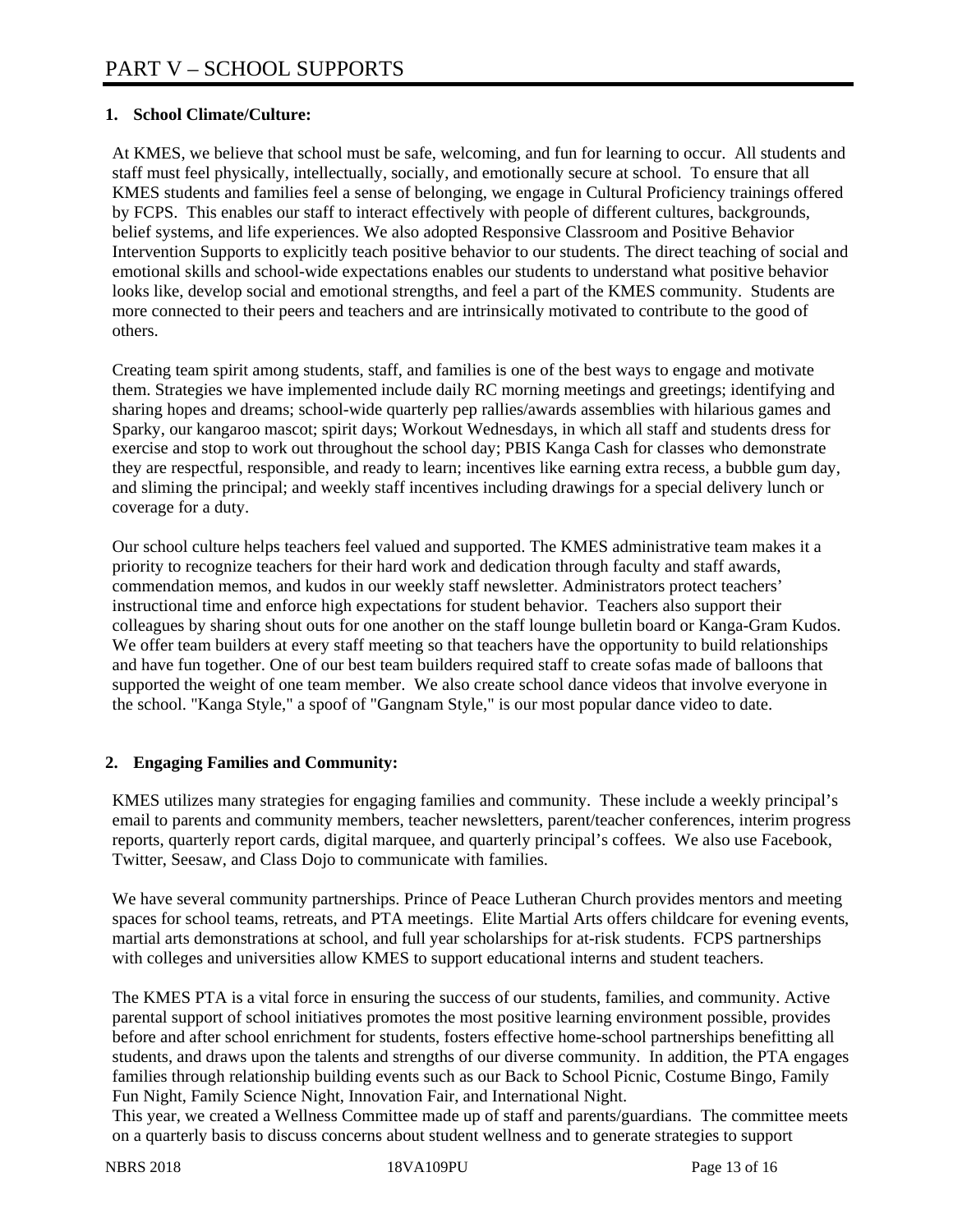students. Collaboratively, we have created a school-wide goal, #Breathe, to teach students the signs of anxiety and stress and breathing techniques to reduce stress. All students will teach a breathing technique to their families this year.

Another innovative engagement strategy is the KMES Helping Games. This is a community service collaborative competition that includes every student, teacher, staff member, and parent/guardian within our school. The school is divided into four teams that engage in community service activities and school events to earn points for their teams. The games motivate our students to help others, get involved in school and PTA activities, and show school spirit. The games focus on four ways of helping others: Help the Cold by donating gently worn winter clothing and coats; Help the Community by donating books for a needy school; Help the Hungry by donating non-perishable foods to a local food bank; and Help the Patients by donating coins to Pennies for Patients. Students earn points for donated items, attending PTA events, wearing team t-shirts on Thursdays, and volunteering in the community.

## **3. Professional Development:**

Learning by Doing defines a PLC as: "An ongoing process in which educators work collaboratively in recurring cycles of collective inquiry and action research to achieve better results for the students they serve. Professional learning communities operate under the assumption that the key to improved learning for students is continuous job-embedded learning for educators." As a National Model PLC School, this describes the professional learning approach that is deeply embedded at KMES.

Over the years, we have used multiple data points to identify professional development topics for our school. These include student achievement data, the Employee Engagement Survey, staff needs assessments, and school and district initiatives. We prioritize teacher voice and choice in professional learning.

Faculty, staff, and administrators engage in division-wide activities, school-based opportunities, and individually selected experiences for professional growth that enhances student learning. District priorities include Cultural Proficiency, the FCPS Literacy Symposium, and After School Specials for the new FCPS Pacing Guides. School-initiated trainings include teacher-led learning about Jan Richardson's Next Steps in Guided Reading, Math Workshop, Running Records, Critical and Creative Thinking Strategies, The Energy Bus, Responsive Classroom, 6+1 Writing Traits, Adaptive Schools, Content Coaching, Managing the Crisis Cycle, Vertical Articulation, and Rigor, Relevance, and Relationships. Teacher-directed learning activities include participation in the wide range of rich professional learning opportunities provided by FCPS. We have also implemented peer observations and Teacher to Teacher Tuesdays, which allow teachers to share high yield strategies with colleagues. Teachers as Readers has been an effective strategy for groups of teachers to study a topic of shared interest. Books have included Simplifying Response to Intervention, Creating Innovators: The Making of Young People Who Will Change the World, Seven Strategies of Assessment for Learning, The Differentiated Classroom, Teaching with Poverty in Mind, Teach like a Champion, and The 20 Time Project.

Teachers and administrators have taken "field trips" to Teacher's College to learn about literacy instruction and to other FCPS schools to observe implementation of the Units of Study for Reading. Based on their observations, teachers in grades K though 5 chose to implement the Units of Study for Reading in every classroom.

This year, teachers and administrators have opted in to the FCPS Blended Learning Cohort. The purpose of this cohort is to transform traditional classrooms into modern learning environments. The professional learning goals are aligned with the FCPS learning model and support teachers in designing a learnercentered culture.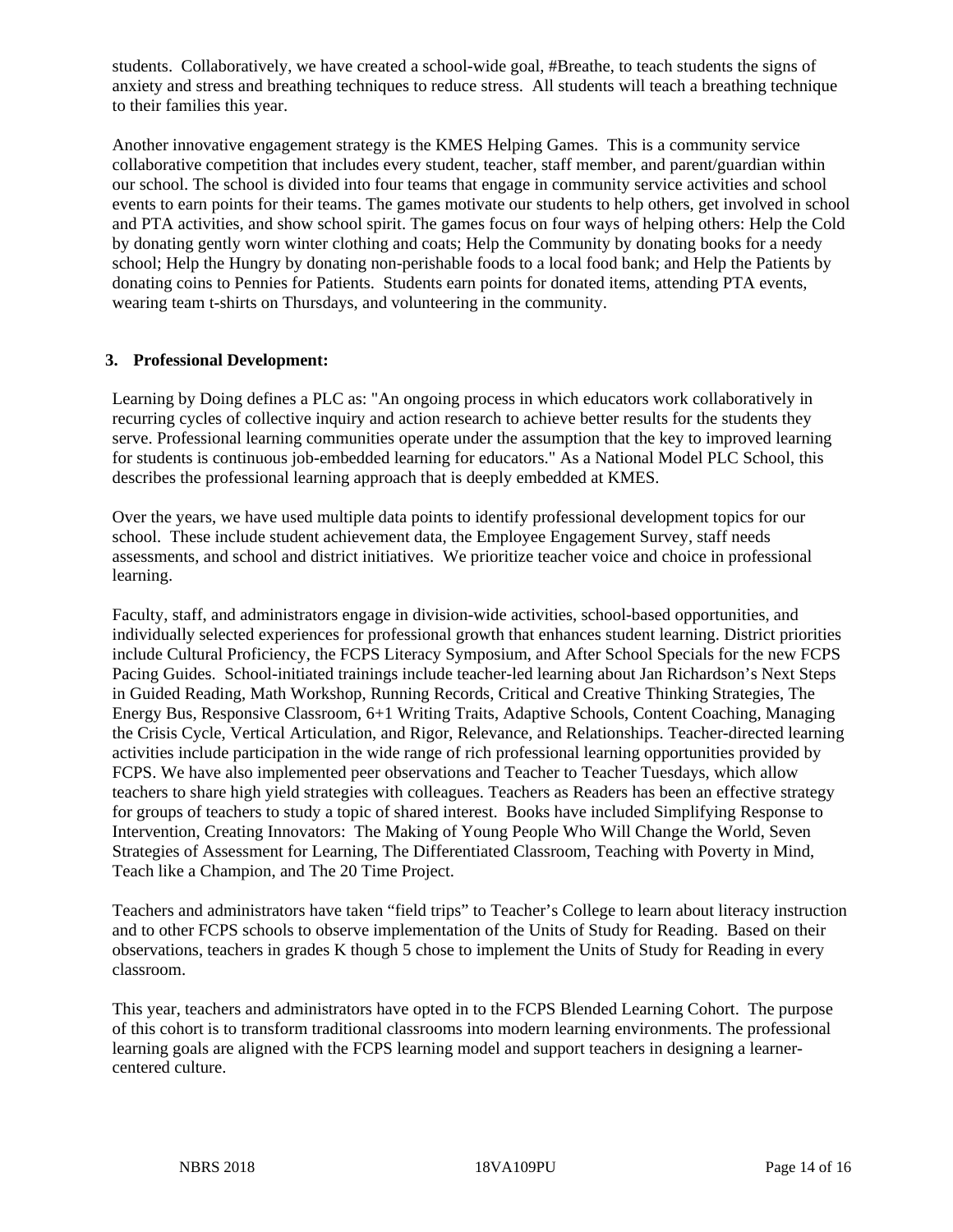## **4. School Leadership:**

KMES is a school that has turned around. Seven years ago, KMES did not make Adequate Yearly Progress, as measured by the Virginia SOLs. Staff morale was low, and the PTA nearly disbanded. The new principal understood her role as the catalyst for change. She shared a compelling case for the academic success of all students, fostered an environment conducive to learning, developed leadership capacity in staff, improved instruction, and managed human, fiscal, and physical resources to expedite school improvement.

The principal's role can be compared to a rock that lands in a pond, resulting in ripples of influence and impact. The first ripple is the school leadership team, made up of administrators and literacy, math, technology, and advanced academic coaches. The leadership team is critical to building leadership capacity among teachers, staff, students, families, and community members. The ripples that follow are made up of team leaders, collaborative teams, students, families, and the community.

Critical steps in our journey included providing clear expectations, having administrators do the hard work alongside teachers, and creating conditions that facilitated the growth of our collaborative culture. CLTs implemented collaborative practices, including curriculum mapping of essential standards, student-friendly learning targets, high yield instructional strategies, and common assessments. Teachers included students in setting goals for learning and monitoring progress. Quarterly Data Days enabled teachers, coaches, and administrators to disaggregate and analyze data and led to our ability to design intervention and enrichment by student name and need. School leaders guaranteed all students had access to essential learning by supporting teachers; strengthening core instruction by ensuring curriculum maps and classroom observations were in alignment; providing opportunities for students to revisit critical content or receive enrichment during a dedicated intervention block; and finally, developing a school wide intervention team to monitor the progress of the most at-risk students.

Ultimately, every KMES staff member has become a leader who has a positive impact on students, families, and our community. The leadership model at KMES is a coaching model. We have developed collective responsibility for all students and capacity for shared leadership. School leaders include members of our elected Faculty and Staff Advisory Committee; curriculum, special education, ESOL, and specialist lead teachers, and grade level team leaders. Every staff member at KMES has a deep sense of shared responsibility for our students. Our motto is: "Not yours, not mine, but ours."